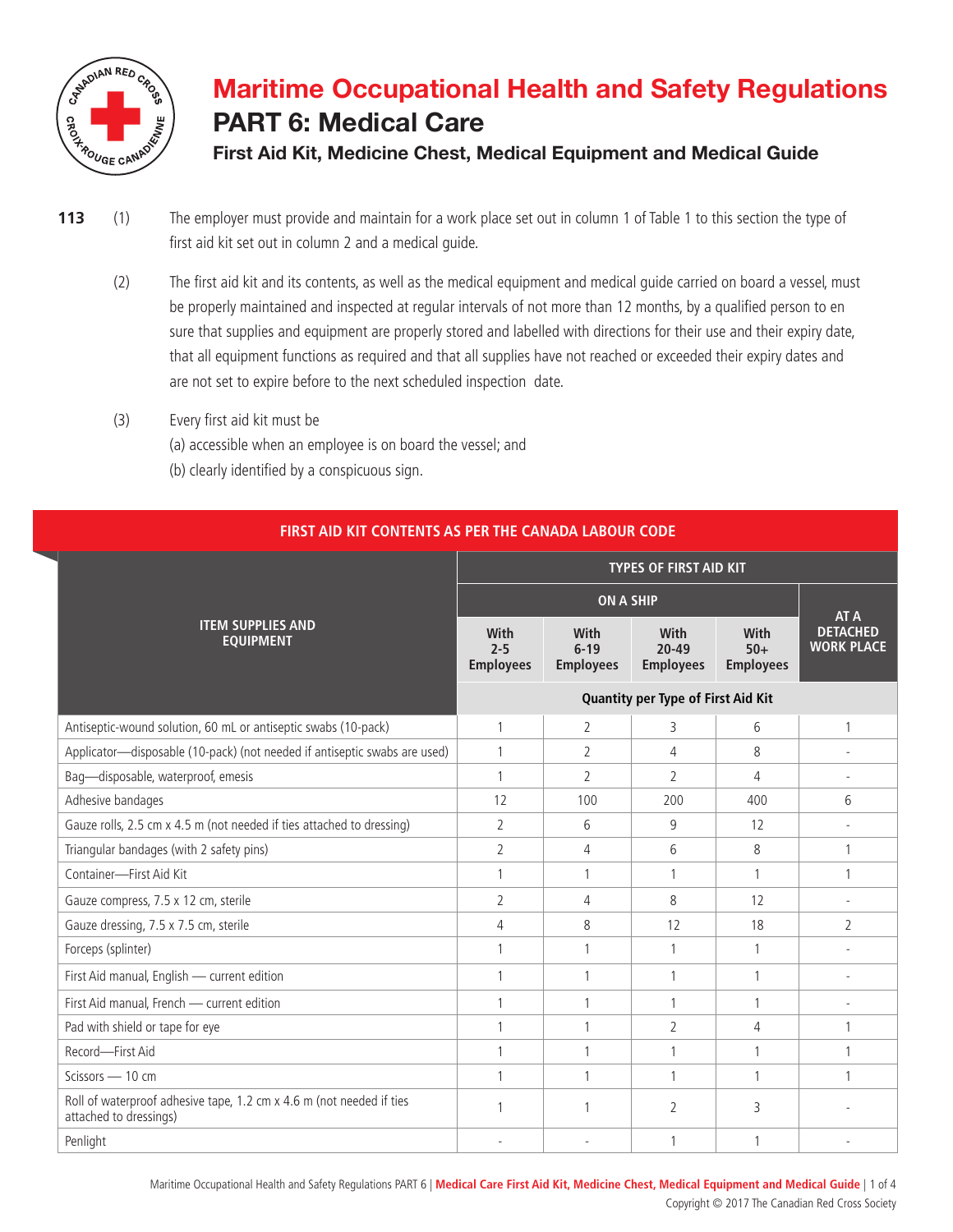| Antipruritic lotion, 30 mL or swabs (10-pack)         |    |    |    |  |
|-------------------------------------------------------|----|----|----|--|
| Elastic bandage, 7.5 cm x 5 m                         |    |    |    |  |
| Emergency blanket (aluminum foil blanket)             |    |    |    |  |
| Dressing-burn, sterile, 10 x 10 cm                    |    |    |    |  |
| Dressing-burn, sterile, 20 x 20 cm                    |    |    |    |  |
| Hand cleanser or cleaning towelettes, 1 pack          |    |    |    |  |
| Splint set with padding                               |    |    |    |  |
| Stretcher                                             |    |    |    |  |
| Gloves, disposable examination non-latex (pr)         | 10 | 20 | 30 |  |
| Mask, barrier device for mouth to mouth resuscitation |    |    |    |  |
| Tonque depressor, disposable                          |    | 10 | 10 |  |

| <b>INTERNATIONAL FIRST AID KIT CONTENTS</b>      |                                                                                                                      |                             |  |  |
|--------------------------------------------------|----------------------------------------------------------------------------------------------------------------------|-----------------------------|--|--|
| <b>Category</b>                                  | <b>Recommended Item</b>                                                                                              | <b>Quantity Per 10 Crew</b> |  |  |
| <b>1. RESUSCITATION EQUIPMENT</b>                |                                                                                                                      |                             |  |  |
| Equipment for the administration of oxygen       | 1 Portable oxygen set, complete, containing:                                                                         | $\mathbf{1}$                |  |  |
|                                                  | 1 oxygen cylinder (D: 425 litres or E: 680 litres)                                                                   | 1                           |  |  |
|                                                  | 1 spare oxygen cylinder (D: 425 litres or E: 680 litres)<br>$\bullet$                                                | 1                           |  |  |
|                                                  | Pressure regulator and flowmeter, with tubes such that the ship's<br>$\bullet$<br>industrial oxygen can also be used | $\mathbf{1}$                |  |  |
|                                                  | 3 disposable face masks of choice including resuscitation mask and<br>$\bullet$<br>non-rebreather mask               | 3                           |  |  |
| Oropharyngeal airway (OPA)                       | Sizes medium and large                                                                                               | $\overline{2}$              |  |  |
| Suction device                                   | Manual suction to clear upper airways, including 2 catheters                                                         | $\mathbf{1}$                |  |  |
| Bag-valve-mask (BVM) resuscitator                | BVM supplied with large, medium and small masks                                                                      | $\mathbf{1}$                |  |  |
| Barrier devices for mouth-to-mouth resuscitation | Pocket mask with one-way valve                                                                                       | $\mathbf{1}$                |  |  |
| 2. DRESSING MATERIAL AND SUTURING EQUIPMENT      |                                                                                                                      |                             |  |  |
| Adhesive bandages                                | Assorted sizes, water-resistant                                                                                      | 200                         |  |  |
| Sterile gauze compress                           | Gauze compress, 5 x 5 cm, sterile                                                                                    | 100                         |  |  |
|                                                  | Gauze compress, 10 x 10 cm, sterile                                                                                  | 100                         |  |  |
| Gauze roll                                       | Gauze roll, 5 cm and 90 cm (or 60 cm) x 100 m, non-sterile                                                           | $\mathbf{1}$                |  |  |
| Gauze dressing with non-adherent surface         | Non-adherent gauze dressing, 10 cm x 10 cm, sterile                                                                  | 100                         |  |  |
| Vaseline <sup>®</sup> gauze                      | Paraffin gauze dressing, 10 x 10 cm, sterile                                                                         | 50                          |  |  |
| Elastic bandage                                  | Elastic fixation bandage, 6 cm x 4 m                                                                                 | 3                           |  |  |
| Sterile pressure bandage                         | Sizes small/medium/large                                                                                             | 5                           |  |  |
| Tubular gauze for finger bandage                 | Tubular gauze bandage for finger bandage with applicator, 5 m                                                        | $\mathbf{1}$                |  |  |
| Adhesive elastic bandage                         | Adhesive elastic bandage, 6 cm x 4 m                                                                                 | 10                          |  |  |
| Triangular bandages                              | Triangular bandages                                                                                                  | 5                           |  |  |
| Sterile sheet for burns                          | Sterile sheet for burns                                                                                              | $\mathbf{1}$                |  |  |
| Adhesive sutures (or zinc oxide bandages)        | Adhesive tape, waterproof, skin-friendly, 5 x 1.25 cm                                                                | 10                          |  |  |
| Q-tips <sup>®</sup>                              | Q-tips® (wooden)                                                                                                     | 100                         |  |  |
| Safety pins                                      | Safety pins (stainless steel) 12 pcs                                                                                 | 50                          |  |  |
| <b>Butterfly sutures</b>                         | Butterfly sutures, skin closures, sterile                                                                            | 20                          |  |  |
| Skin adhesive                                    | 2-octyl cyanoacrylate liquid, 0.5 mL                                                                                 | $\overline{2}$              |  |  |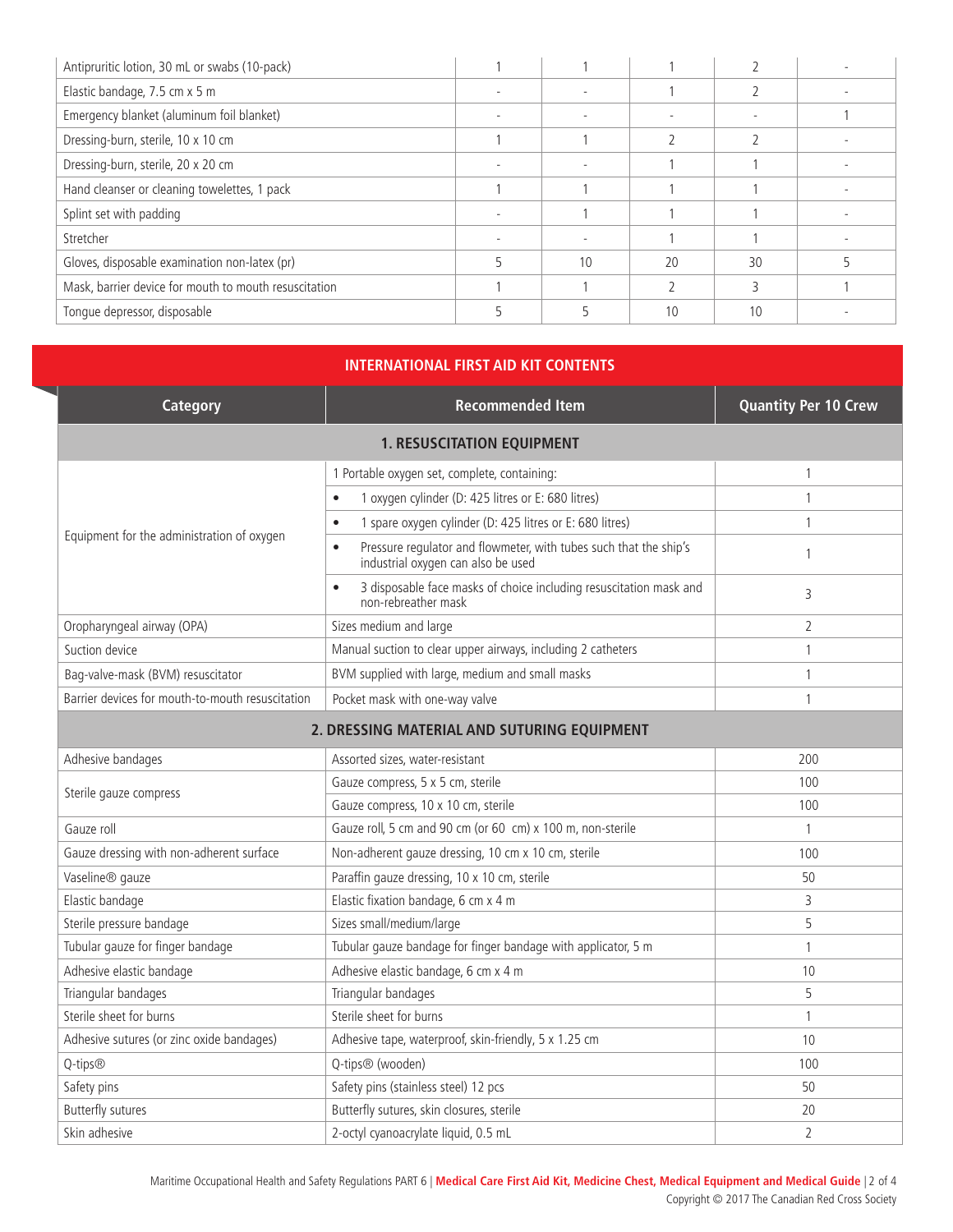| Suturing equipment                                        | Sutures, absorbable with curved non-traumatic needles,<br>1-0, 3-0, & 4-0 (or 5-0)                                                                                                                             | 10 each        |  |  |  |
|-----------------------------------------------------------|----------------------------------------------------------------------------------------------------------------------------------------------------------------------------------------------------------------|----------------|--|--|--|
|                                                           | Disposable examination gloves                                                                                                                                                                                  | 50             |  |  |  |
| Gloves (latex free)                                       | Surgical gloves sizes 6.5, 7.5, 8.5, sterile, in pairs                                                                                                                                                         | 3 of each size |  |  |  |
| <b>3. INSTRUMENTS</b>                                     |                                                                                                                                                                                                                |                |  |  |  |
| Disposable scalpels                                       | Scalpel, sterile, disposable                                                                                                                                                                                   | 20             |  |  |  |
| Stainless steel Instrument box                            | Instrument box (stainless steel)                                                                                                                                                                               | 1              |  |  |  |
|                                                           | Operating scissors, straight (stainless Steel)                                                                                                                                                                 | 1              |  |  |  |
| Scissors                                                  | Bandage scissors (stainless steel)                                                                                                                                                                             | 1              |  |  |  |
|                                                           | Splinter forceps, pointed (stainless steel)                                                                                                                                                                    | 1              |  |  |  |
| Forceps                                                   | Teeth tissue forceps (stainless steel)                                                                                                                                                                         | 1              |  |  |  |
| Needle holder                                             | Needle holder, 80 mm straight                                                                                                                                                                                  | 1              |  |  |  |
|                                                           | Hemostatic clamp, 125 mm (stainless steel)                                                                                                                                                                     | 3              |  |  |  |
| Hemostatic clamps                                         | Razor, disposable                                                                                                                                                                                              | 50             |  |  |  |
|                                                           | <b>4. EXAMINATION AND MONITORING EQUIPMENT</b>                                                                                                                                                                 |                |  |  |  |
| Disposable tongue depressors                              | Tongue depressors, disposable                                                                                                                                                                                  | 100            |  |  |  |
| Reactive strips for urine analysis                        | Reactive strips for urine analysis (blood/glucose/protein/nitrite/leukocytes)                                                                                                                                  | 100            |  |  |  |
| Microscope slides                                         | Microscope slides                                                                                                                                                                                              | 100            |  |  |  |
| Stethoscope                                               | Stethoscope                                                                                                                                                                                                    | 1              |  |  |  |
| Blood pressure cuff                                       | Blood pressure cuff, preferably automatic                                                                                                                                                                      | 1              |  |  |  |
| Standard thermometer                                      | Digital if possible                                                                                                                                                                                            | 1              |  |  |  |
| Rectal thermometer                                        | Thermometer, digital if possible                                                                                                                                                                               | 1              |  |  |  |
| Hypothermic thermometer                                   | Thermometer 32°-34°C, digital if possible                                                                                                                                                                      | 1              |  |  |  |
| Penlight                                                  | Penlight plus blue cover                                                                                                                                                                                       | 1              |  |  |  |
| 5. EQUIPMENT FOR INJECTION, INFUSION, AND CATHETERIZATION |                                                                                                                                                                                                                |                |  |  |  |
|                                                           | Syringes, Luer connection, 2 mL, sterile disposable                                                                                                                                                            | 50             |  |  |  |
|                                                           | Syringes, Luer connection, 5 mL, sterile, disposable                                                                                                                                                           | 50             |  |  |  |
| Equipment for injection                                   | Hypodermic subcutaneous needle, Luer connection, 16 x 0.5 mm, sterile,<br>disposable                                                                                                                           | 20             |  |  |  |
|                                                           | Hypodermic intramuscular needle, Luer connection, 40 x 0.8 mm, sterile,<br>disposable                                                                                                                          | 20             |  |  |  |
|                                                           | Needles, 19 gauge blunt, "drawing up" type                                                                                                                                                                     | 20             |  |  |  |
| Equipment for infusion                                    | Intravenous, infusion cannula 16 gauge (1.2 mm) and 22 gauge (0.8<br>mm), Luer-lock connection, sterile, non-recap type                                                                                        | 10 each        |  |  |  |
|                                                           | Intravenous giving set, Luer-lock connection, sterile                                                                                                                                                          | 3              |  |  |  |
|                                                           | Tourniquet, blood-taking type, to be used with intravenous infusion<br>cannula                                                                                                                                 | 1              |  |  |  |
|                                                           | Penile sheath set with condom catheter(Texas Catheter™), tube, and bag                                                                                                                                         | 2              |  |  |  |
| Bladder drainage equipment                                | Short-term urine catheter with Soft Eye™ straight tip Thieman No. 12 and<br>No. 16 or equivalent (Foley), sterile, individually packed, pre-lubricated or<br>with additional lidocaine/chlorhexidine lubricant | 2              |  |  |  |
|                                                           | Urine collecting bag and tube                                                                                                                                                                                  | $\overline{2}$ |  |  |  |
| 6. GENERAL MEDICAL AND NURSING EQUIPMENT                  |                                                                                                                                                                                                                |                |  |  |  |
| Eye protection                                            | Plastic goggles or full-face masks                                                                                                                                                                             | 2              |  |  |  |
| Plastic apron                                             | Disposable                                                                                                                                                                                                     | 20             |  |  |  |
| Kidney dish (basin)                                       | Kidney dish, stainless steel, 825 mL                                                                                                                                                                           | 2              |  |  |  |
| Plastic backed towels                                     | Towels, plastic backed, absorbent, 600 x 500 mm                                                                                                                                                                | 10             |  |  |  |
| Safety box (sharps container)                             | Safety box for sharps disposal, 5 L                                                                                                                                                                            | 1              |  |  |  |